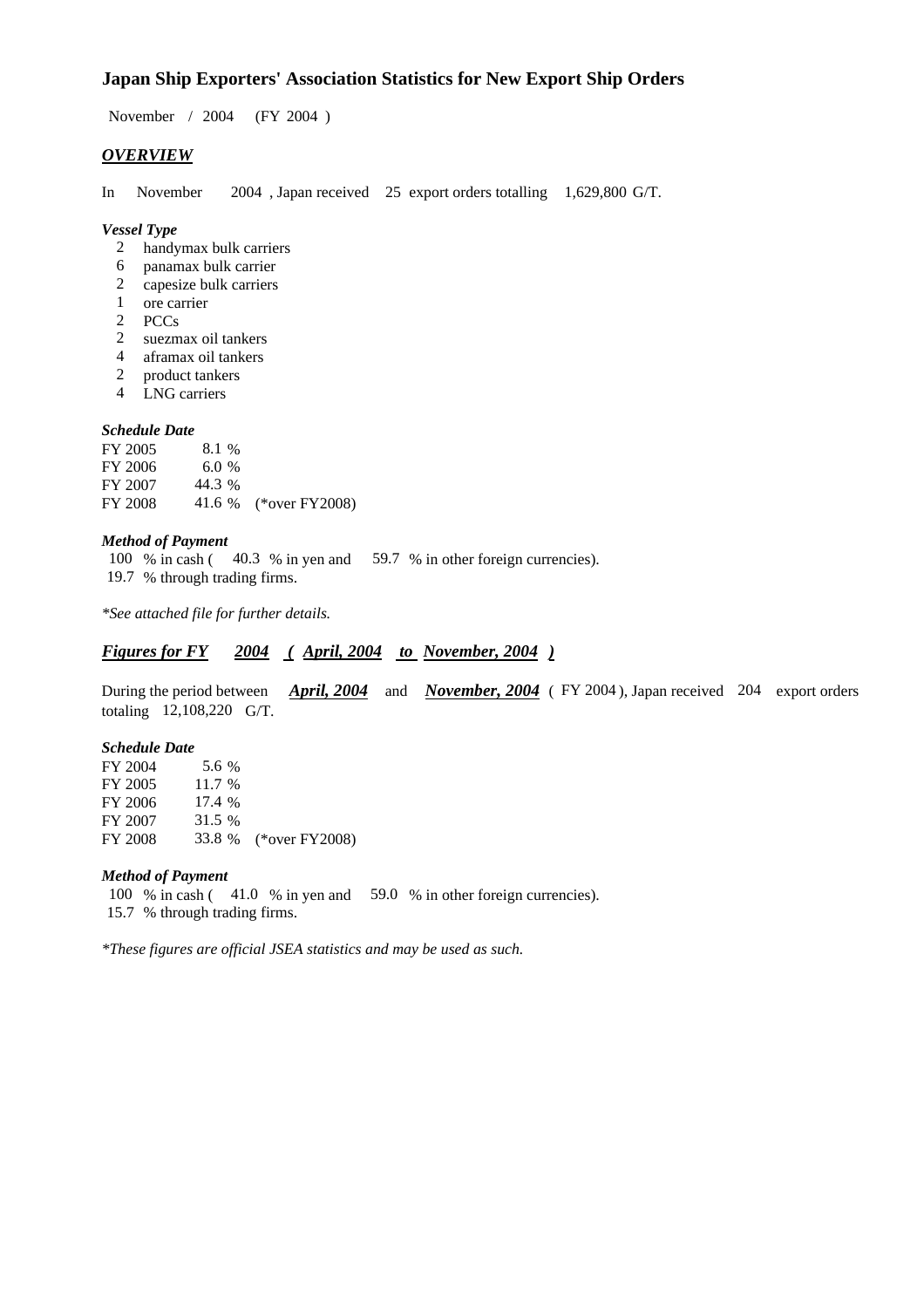## New Export Orders Placed in November 2004 (FY 2004) Based on Fiscal Year

JSEA (December 2004)

| Description           |     | Apr 03 to Mar 04 | Apr 04 to Jul 04 |           | August 2004    |           | September 2004 |           | October 2004 |           | November 2004 |           | Apr 04 to Nov 04 |            | Jan 04 to Nov 04 |            |
|-----------------------|-----|------------------|------------------|-----------|----------------|-----------|----------------|-----------|--------------|-----------|---------------|-----------|------------------|------------|------------------|------------|
|                       | No. | G/T              | No.              | G/T       | N <sub>0</sub> | G/T       | No.            | G/T       | No.          | G/T       | No.           | G/T       | No.              | G/T        | No.              | G/T        |
| <b>General Cargos</b> | 53  | 2.427.250        |                  | 50.450    |                | 139,600   |                | 39,800    |              | 27,200    |               |           |                  | 257,050    | 18               | 668,550    |
| <b>Bulk Carriers</b>  | 355 | 15,276,690       | 55               | 2,688,550 | 11             | 623,300   | 19             | 962,250   | 23           | 1,495,100 | 13            | 762,200   | 121              | 6,531,400  | 152              | 7,914,050  |
| Tankers               | 134 | 8,342,471        | 27               | 2,130,820 | 6              | 287,900   | 10             | 812,900   | 17           | 1,220,550 | 12            | 867,600   |                  | 5,319,770  | 111              | 7,700,287  |
| Combined Carriers     |     |                  |                  |           |                |           |                |           |              |           |               |           |                  |            |                  |            |
| <b>Others</b>         |     |                  |                  |           |                |           |                |           |              |           |               |           |                  |            |                  |            |
| Total                 | 542 | 26,046,411       | 87               | 4,869,820 | <b>20</b>      | 1,050,800 | 31             | 1,814,950 | 41           | 2,742,850 | 25            | 1,629,800 | 204              | 12,108,220 | 281              | 16,282,887 |
| FY 2002 / FY 2003 (%) |     | $*172.4$         |                  | 46.7      |                | 51.4      |                | 90.6      |              | 196.3     |               | 90.1      |                  | 68.5       |                  | $** 72.1$  |
| In CGT                |     | 12,538,680       |                  | 2,126,511 |                | 555,570   |                | 728,490   |              | 1,311,328 |               | 876,160   |                  | 5,598,059  |                  | 7,634,151  |

*Figures for shipbulding orders of 500 G/T and over for export as steel vessels placed with JSEA members are covered.*

\*FY 2002/FY2003

\*\*Calender Year 2004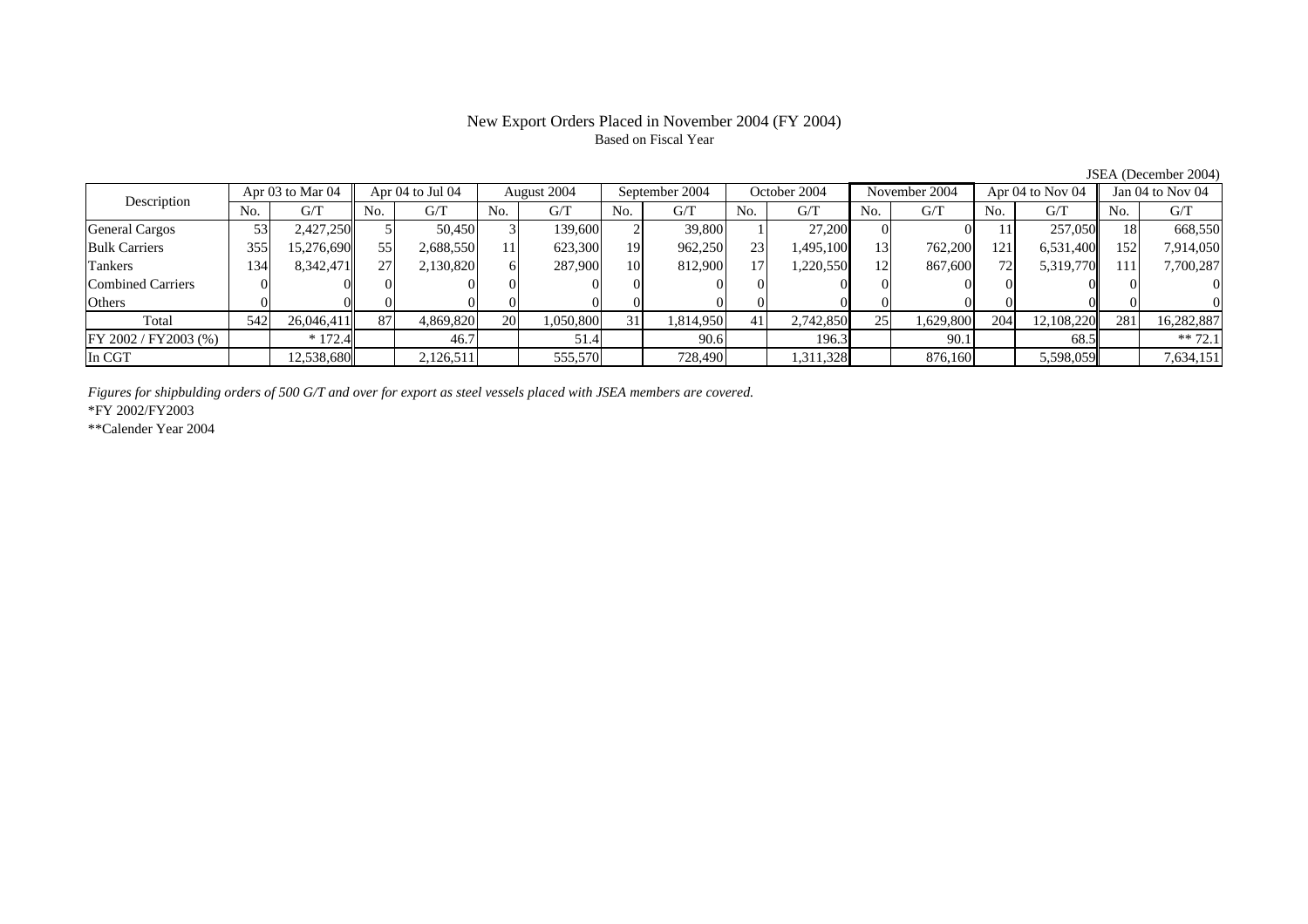## Export Ships Delivered in November 2004 (FY 2004) Based on Fiscal Year

JSEA (December 2004)

| Apr 03 to Mar 04<br>Description |     | Apr $04$ to Jul $04$ |                 |           | August 2004 |          | September 2004  |           | October 2004    |           | November 2004 |           | Apr 04 to Nov 04 |           | Jan $04$ to Nov $04$ |            |
|---------------------------------|-----|----------------------|-----------------|-----------|-------------|----------|-----------------|-----------|-----------------|-----------|---------------|-----------|------------------|-----------|----------------------|------------|
|                                 | No. | G/T                  | No.             | G/T       | No.         | G/T      | No.             | G/T       | No.             | G/T       | No.           | G/T       | No.              | G/T       | No.                  | G/T        |
| <b>General Cargos</b>           |     | .104.335             |                 | 99,385    |             |          |                 | 6.002     | $\Omega$        |           |               | 15.980    |                  | 121.367   |                      | 470.168    |
| <b>Bulk Carriers</b>            | 113 | 4,561,732            | 57              | 2,480,338 |             | 431.664  | 24 <sub>1</sub> | 899,130   | 13 <sup>1</sup> | 521,407   | 20            | 974,679   | 125              | 5,307,218 | 1701                 | 6,915,565  |
| Tankers                         | 103 | 5,752,226            | 25 <sub>1</sub> | 1,338,131 |             | 177,596  | 10 <sup>1</sup> | 671.949   | 11              | 816,527   |               | 130,215   | 56I              | 3,134,418 | 88 I                 | 4,884,703  |
| Combined Carriers               |     |                      |                 |           |             |          |                 |           | 01              |           |               |           |                  |           |                      |            |
| Others                          |     | 115.875II            |                 | 115,875   | $\Omega$    | $\Omega$ |                 |           |                 |           |               |           |                  | 115.875   |                      | 231,750    |
| Total                           | 248 | 11,534,168           | 87              | 4,033,729 | 18          | 609,260  | 35 <sub>1</sub> | 1,577,081 | 24              | 1,337,934 | 25            | 1,120,874 | 189              | 8,678,878 | 277                  | 12,502,186 |
| $FY 2002 / FY 2003$ (%)         |     | $*110.6$             |                 | 122.8     |             | 108.9    |                 | 83.7      |                 | 148.7     |               | 147.2     |                  | 117.5     |                      | ** $114.0$ |
| In CGT                          |     | 5,865,706            |                 | 2,083,048 |             | 342,145  |                 | 777,042   |                 | 682,442   |               | 516,915   |                  | 4,401,592 |                      | 6,503,838  |

*Deliveries of new shipbuilding orders of 500 G/T and over for export as steel vessels placed with JSEA members are covered.*

\*FY 2002/FY2003

\*\*Calender Year 2004